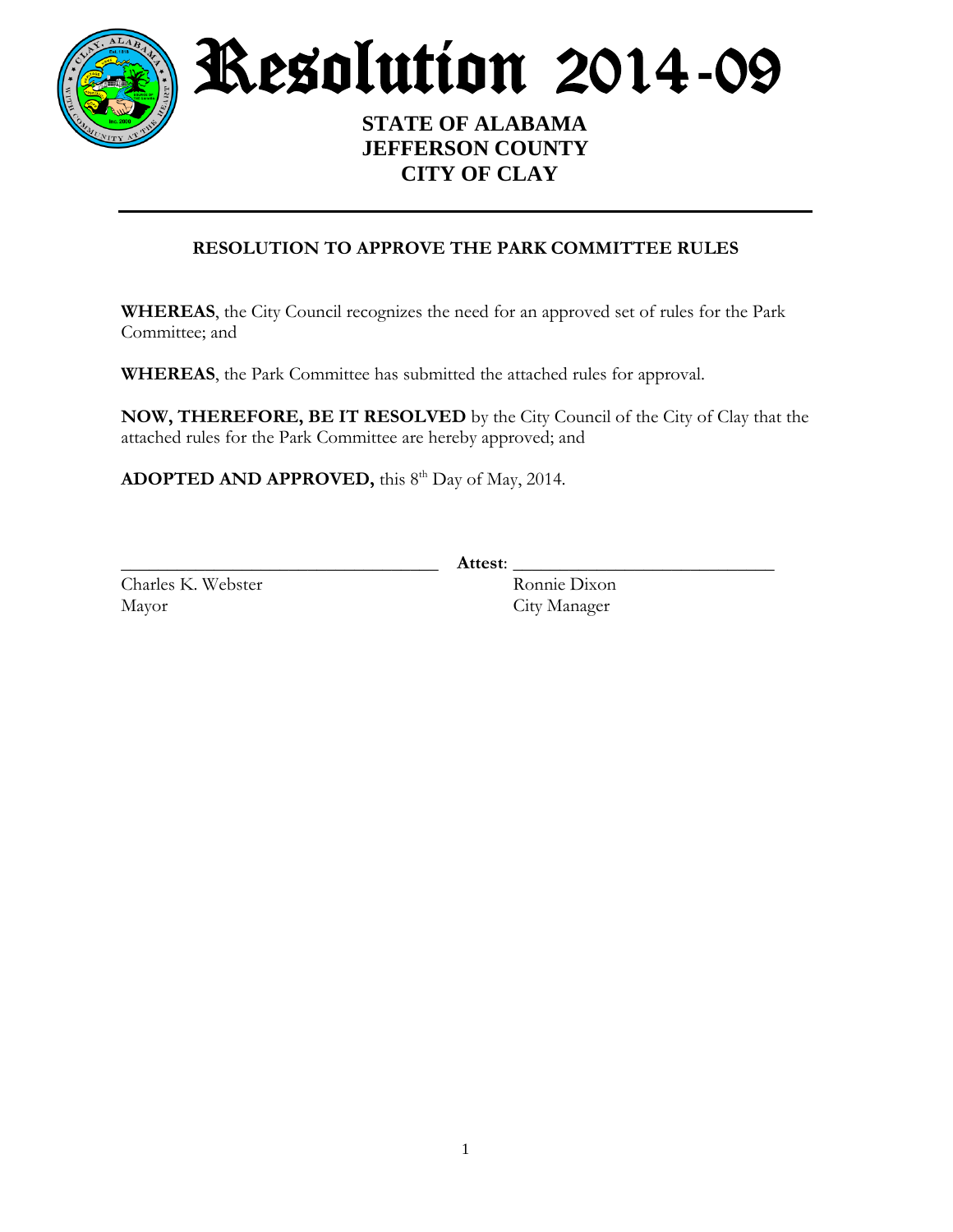Resolution 2014-09 Attachment

#### PARK COMMITTEE RULES

#### **ARTICLE I. AUTHORITY AND SCOPE**

Section 1. Authority and Name

Section 2. Purpose and Scope

#### **ARTICLE II. ORGANIZATION AND OPERATION**

- Section 1. Officers and Directors
- Section 2. Membership
- Section 3. Ex Officio Officers of Clay Recreation Association
- Section 4. Duties of Officers
- Section 5. Committees
- Section 6. Meetings

#### **ARTICLE III. CONDUCT OF MEETINGS**

- Section 1. Order of Business
- Section 2. The Agenda
- Section 3. Rules for Public Comment
- Section 4. Motions and Resolutions
- Section 5. Voting
- Section 6. Adjourned Meetings
- Section 7. Deferral and Continuance
- Section 8. Minutes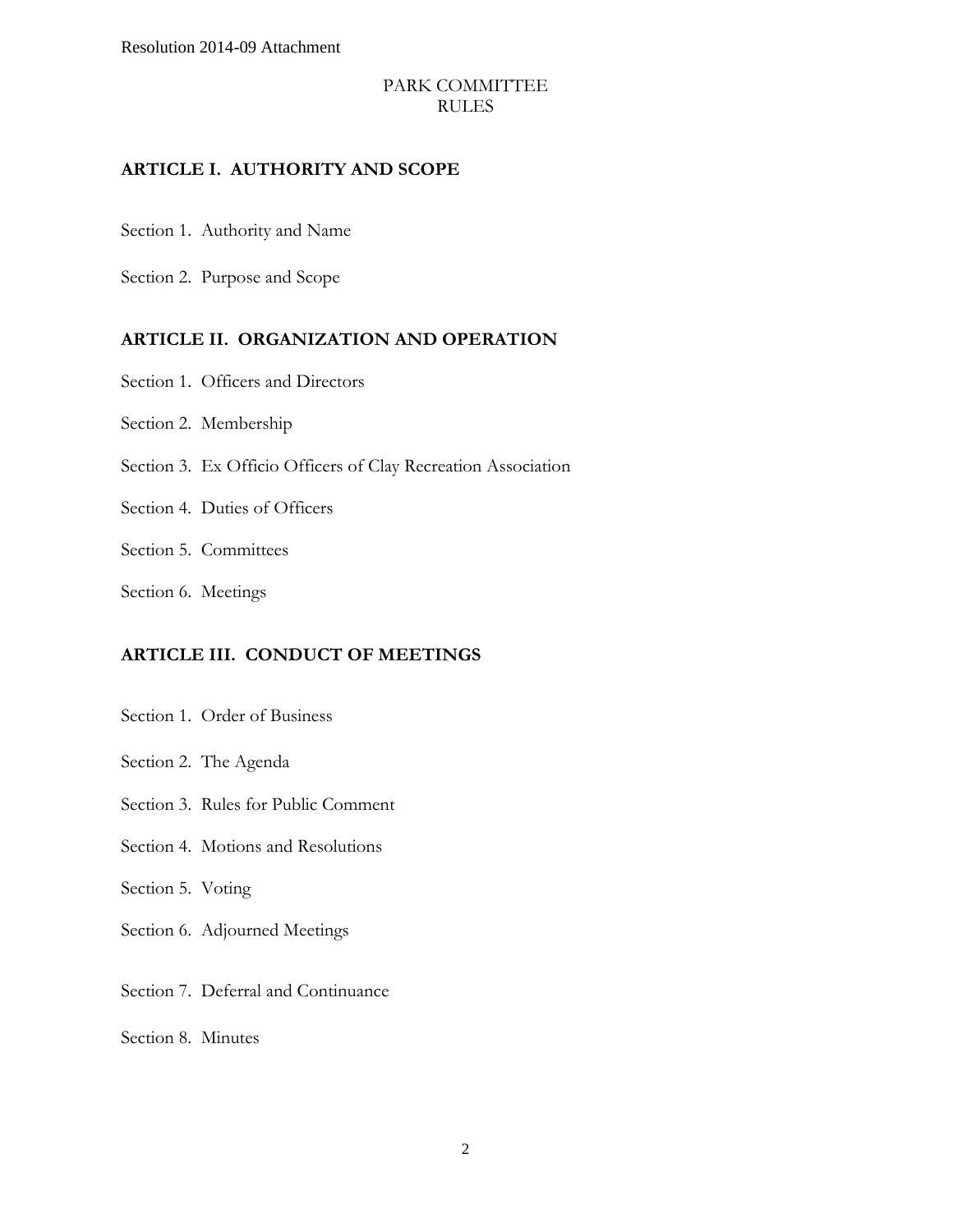Section 9. Parliamentary Procedures

# **ARTICLE IV. CONDUCT OF MEMBERS**

Section 1. Conflict of Interest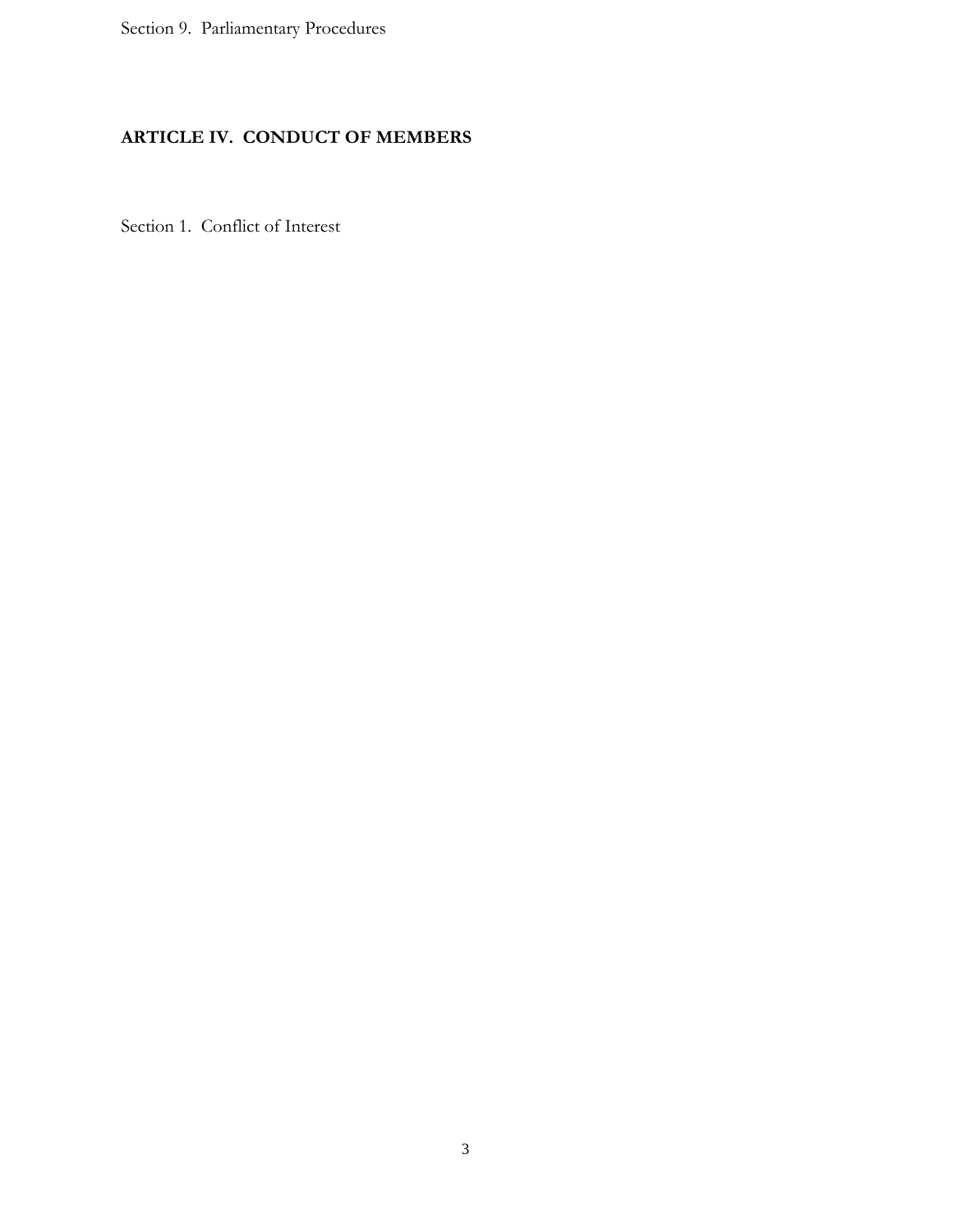# **ARTICLE I. AUTHORITY AND SCOPE**

## **Section 1. Authority and Name**

These rules have been prepared and adopted under the authority of City of Clay Ordinance 2004-19.

# **Section 2. Purpose and Scope**

The general purposes of the Committee are set forth in City of Clay City Ordinance 2004-19**.**  The Committee's more specific responsibilities include:

- 1. To hold meetings and invite public input in the development of park facilities, park activities and park uses and programs.
- 2. To make recommendations to the City Council regarding the development of park facilities, park activities and park uses and programs.
- 3. To approve any change in the park such as fences, lights, lay-out of athletic fields, walking tracks/trails, playgrounds, etc.
- 4. To approve and develop rules and regulations deemed necessary for the wholesome, fair, and safe use of all park facilities.
- 5. To identify recreational needs and interests of the community and to develop appropriate and necessary means of meeting such needs and interest.
- 6. To generate public and municipal interest in and support of Committee sponsored park and recreational activities, projects and activities.
- 7. All Committee actions shall be subject to City Council approval.

# **ARTICLE II. ORGANIZATION AND OPERATION**

# **Section 1. Officers and Directors**

The officers of the Committee will be a Chairman, Vice-Chairman and Secretary. The term of office for each will run continuously for one (1) year or until a successor is elected and qualified. In the event of an officer(s) resignation or death, the Committee will hold a vote and fill the vacancy within thirty (30) days.

# **Section 2. Membership**

The Committee shall consist of five (5) members, be residents living within the city limits of the City of Clay, and shall be appointed by the governing body of the City of Clay following an interview of the perspective member by the current members of the Park Committee.

Members of the Committee first shall be appointed as follows: One for a term of one year; One for a term of two years; One for a term of three years; One for a term of four years; One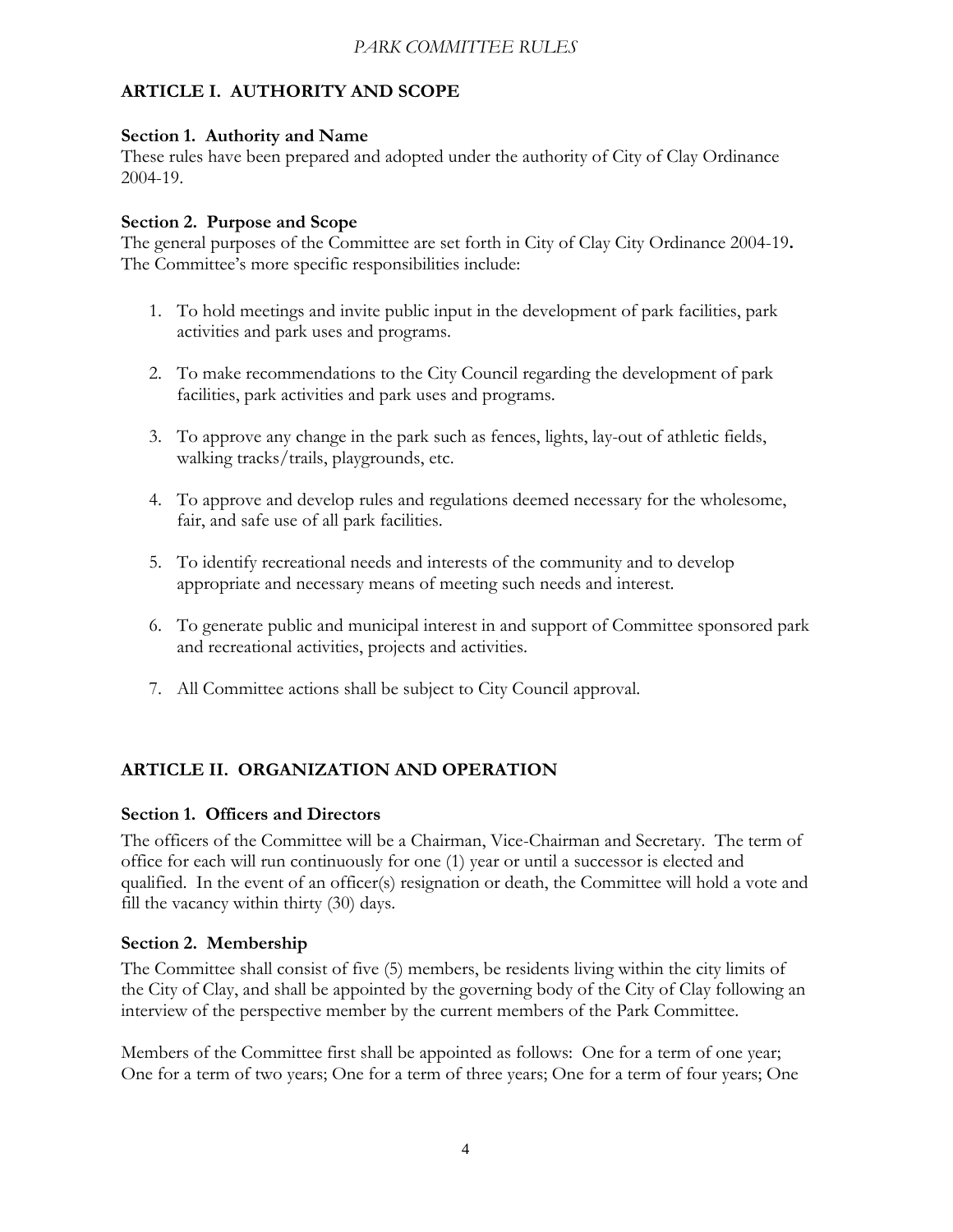for a term of five years. As the terms of members expire, their successors shall be elected for terms of five years each.

Vacancies in unexpired terms shall be filled in the same manner as original appointments are made.

Members are expected to attend and participate in all meetings and hearings held by the Committee unless some unavoidable circumstance makes attendance impossible. Members who find that they will be unable to attend a meeting should so notify the recording secretary and the Chairman. A member who misses three (3) consecutive meetings without notifying the recording secretary or Chairman shall be required to explain the reasons for such absences or to submit a letter of resignation.

Resignations from the Committee shall be made in writing to the Chairman who will then forward a copy of the letter of resignation to the Mayor. The Mayor shall name a replacement as soon as possible to serve for the balance of the term of office of the resigned member.

#### **Section 3. Duties of Officers**

The Chairman shall preside at all meetings and hearings of the Committee, and shall have the duties normally conferred upon such office by parliamentary usage. The Chairman shall also have the power to call special meetings, appoint committees, and perform such other duties as may be prescribed by these rules.

The Vice Chairman shall act for the Chairman in the latter's absence, and in doing so shall have all the power ascribed to that office.

The Secretary shall sign and/or attest all official documents requiring the signature of the Chairman and another officer; and shall ensure that a public record of the Committee's transactions, resolutions, findings, and determinations is being properly maintained.

#### **Section 4. Meetings**

Regular Meeting. Regular meetings of the Committee shall be held on the second Monday of each month at 6:00 p.m. All business that is to come before the Committee shall be turned in to the chairman, or in his absence the vice chairman, by no later than the last day of the prior month

Quorum. A majority of the Committee's members, namely three members, shall constitute a quorum. A quorum must be present before business can be transacted.

Special Meetings. Special meetings may be called by the Chairman as necessary. All members of the Committee shall be notified of special meetings at least 48 hours prior to the time at which they are to take place.

Executive Sessions. All meetings and hearings of the Committee shall be open to the public.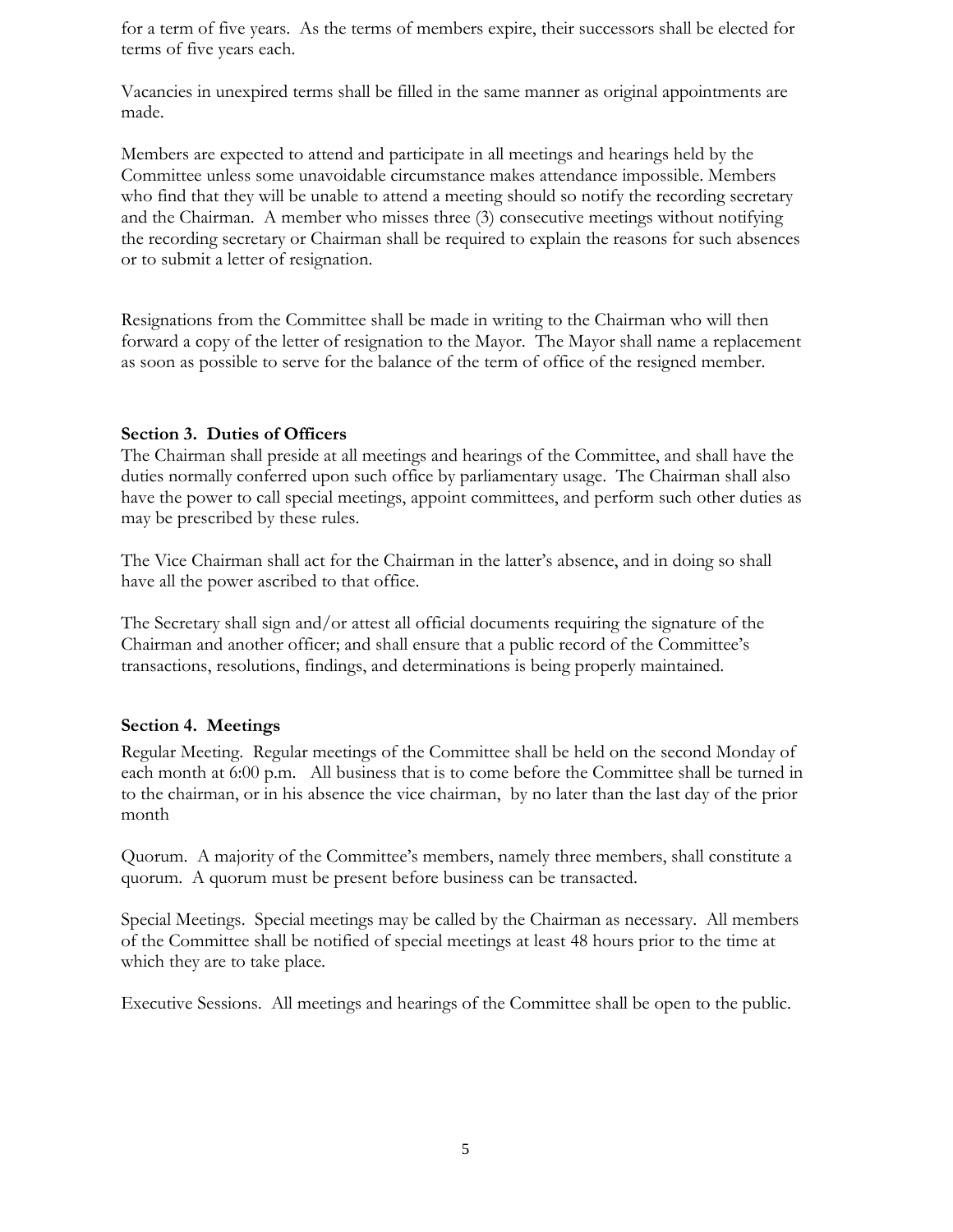## **ARTICLE III. CONDUCT OF MEETINGS**

#### **Section 1. Order of Business**

At the regular monthly meetings of the Committee the order of business shall be as follows

Roll call and establishment of a quorum

Consideration of minutes of the previous meeting

Chairman's report

Director's report

Citizen Communications (This allows the Chairman to recognize anyone who wishes to address the Committee on a topic that is not on the agenda)

Old Business (Consideration of items that have been carried over from previous meetings)

New Business (Consideration of and action on the items that are on the current agenda)

Other Business (This allows the Chairman, any other member of the Committee, or staff to raise any matters they feel should be brought to the Committee's attention)

#### Adjournment

The overall order of business, or the order of consideration of items within the categories of business, can be changed upon passage of an appropriate motion or resolution by the members present.

#### **Section 2. The Agenda**

Regular Meetings. For the regular monthly meetings of the Committee the main portion of the agenda is new business. The agenda for this portion of the meeting can be formulated in either of two ways, as follows:

- 1. The items of business can be placed on the agenda in the chronological order in which they were received.
- 2. Items can be grouped according to type.

In some circumstances the Committee may want to change the order in which items are addressed. For example, if there is a controversial item on the agenda that has attracted a large crowd of interested people, the Committee may want to consider these alternatives:

1. The controversial item can be moved to the top of the agenda. This has the advantage of addressing this item first, having the large crowd leave, and moving through the rest of the meeting in relatively calm and rapidity. The disadvantage is that all the people present for relatively routine matters have to sit through the lengthy and contentious arguments.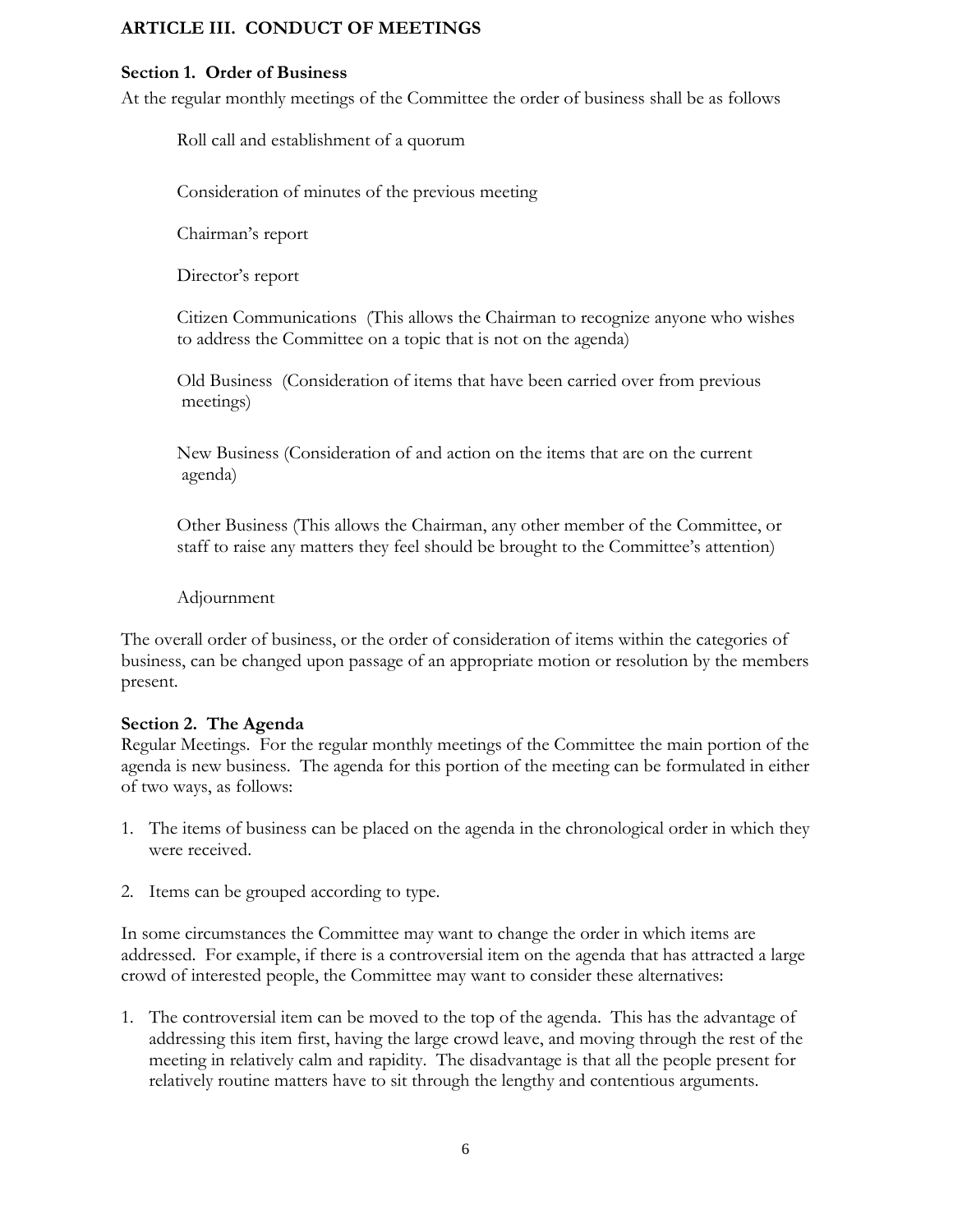2. The controversial item can be moved to the end of the agenda. The routine matters can then be dealt with, and the people present for them can leave. This alternative, however, has the disadvantage of having a large group of people getting increasingly restive as a series of routine matters are addressed.

Any changes to the order of new business or to the overall order of business shall be made only upon the approval of an appropriate motion by the members of the Committee.

## **Section 3. Rules for Public Comment**

The Chairman shall advise all parties interested in addressing the Committee, to direct their comments and questions to the Chair, and to refrain from arguing or debating back and forth among the audience.

All persons wanting to make a statement to the Committee shall first be recognized by the Chairman, give their name, address and affiliation for the record, and then make their statement.

When large groups of people are present wanting to address an agenda item, the Chairman may (1) request that a group select one or two spokespersons to present their views, and (2) establish appropriate time limits for individuals to present their comments, such limits to apply equally to all parties addressing the Committee.

The Chairman shall make all reasonable efforts to ensure that everyone addressing the Committee keeps their statements relevant to the item and to avoid being repetitive.

The Chairman shall make all reasonable efforts to maintain order and decorum in the meeting, and shall have the right to terminate the meeting in the event that the proceedings become unruly and unmanageable.

## **Section 4. Motions and Resolutions**

Motions and resolutions are the official record of the Committee's actions. They should, therefore, state the findings and reasons supporting the action being taken; and any conditions attached to the decision should be clearly and precisely described.

## **Section 5. Voting**

Once a motion has been made, seconded, and discussed it shall be decided by a vote of the members present. Since it is a public body, the votes of the individual members of the Committee must be identified to those present at the meeting and in the minutes. If a vote is unanimous, it can be shown as such. If there is a split vote the Chairman shall call for a roll call and the ayes and nays shall be identified.

## **Section 6. Adjourned Meetings**

The Committee may adjourn a regular meeting if all the business cannot be disposed of during the time allotted. In such case, the time and place at which the meeting will be continued shall be announced at the time of adjournment. Provided there is no change in the announced time and place of the adjourned meeting, no further notification shall be necessary.

# **Section 7. Deferral and Continuance**

There may be times when the Committee members feel that they are not ready to make a decision and need more time to consider an item of business. Reasons for such hesitation could include the need for additional information, the presentation of information during the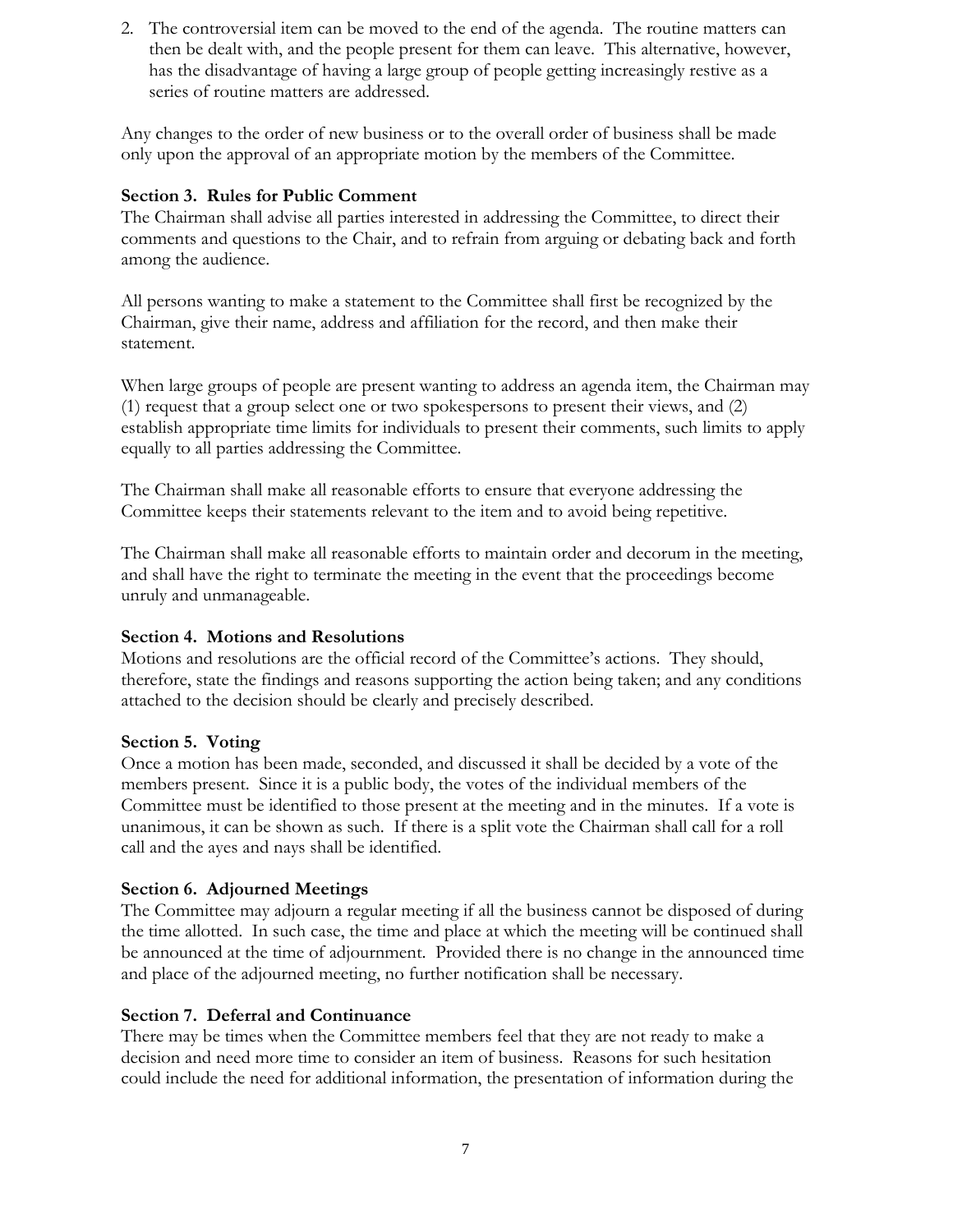meeting which was not previously available and which raises new and significant issues to be considered, or the need to include other parties not currently represented in the discussions.

In these cases the Chairman can entertain a motion to defer action, to table, or to continue the hearing. This motion should specify the reason(s) for deferral or continuance; and, most importantly, state the time and place when the matter will be brought up for further review and/or action. If it is not possible to determine the place and time of the deferred or continued meeting, the names and addresses and phone numbers of all interested parties present should be obtained so that they can be notified when the time and place have been set.

#### **Section 8. Minutes**

The minutes are the official record of the Committee's deliberations and decisions. They should record the discussion and the actions taken in sufficient detail so that anyone can understand the nature of the discussion, the major issues and questions addressed; and, especially discern the relationship between the action and the preceding discussion. The action should be the logical culmination of all that has gone before.

The draft minutes shall be distributed to each Committee member prior to the next meeting. At the next meeting the minutes shall be considered as an item of business, amended as necessary, and approved.

Following approval one copy of the minutes shall be signed by the Chairman and the Secretary and filed as a permanent and official record in the Commission's office.

## **Section 9. Parliamentary Procedures**

Decision making by the Committee should be made using acceptable rules of parliamentary procedure. To this end the Committee shall use the latest edition of Robert Rules of Order as the guide for its deliberations, motions, and resolutions. In addition, both the Chairman and Vice Chairman should be generally familiar with Robert's Rules, and a copy of the latest edition shall be available for use at every meeting.

# **ARTICLE IV. CONDUCT OF MEMBERS**

## **Section 1. Conflict of Interest**

Certain activities of the Committee may pose a potential conflict of interest between a member's business or personal affiliations and his or her participation on the committee. Committee members should use professional, ethical judgment to avoid any real or perceived conflicts of interest. In conducting business, Committee members are expected to behave in a manner consistent with the ALA Code of Ethics.

The Committee must act at all times in the best interests of the Committee and not for personal or third-party gain or financial enrichment. Specifically, members of the Committee shall:

- o not abuse their Committee membership by improperly using their Committee membership or for their personal or third-party gain or pleasure, and shall not represent to third parties that their authority as a Committee member extends any further than that which it actually extends;
- o not engage in or facilitate any discriminatory or harassing behavior directed toward any other Committee members, meeting attendees, suppliers, contractors, or others in the context of activities relating to committee;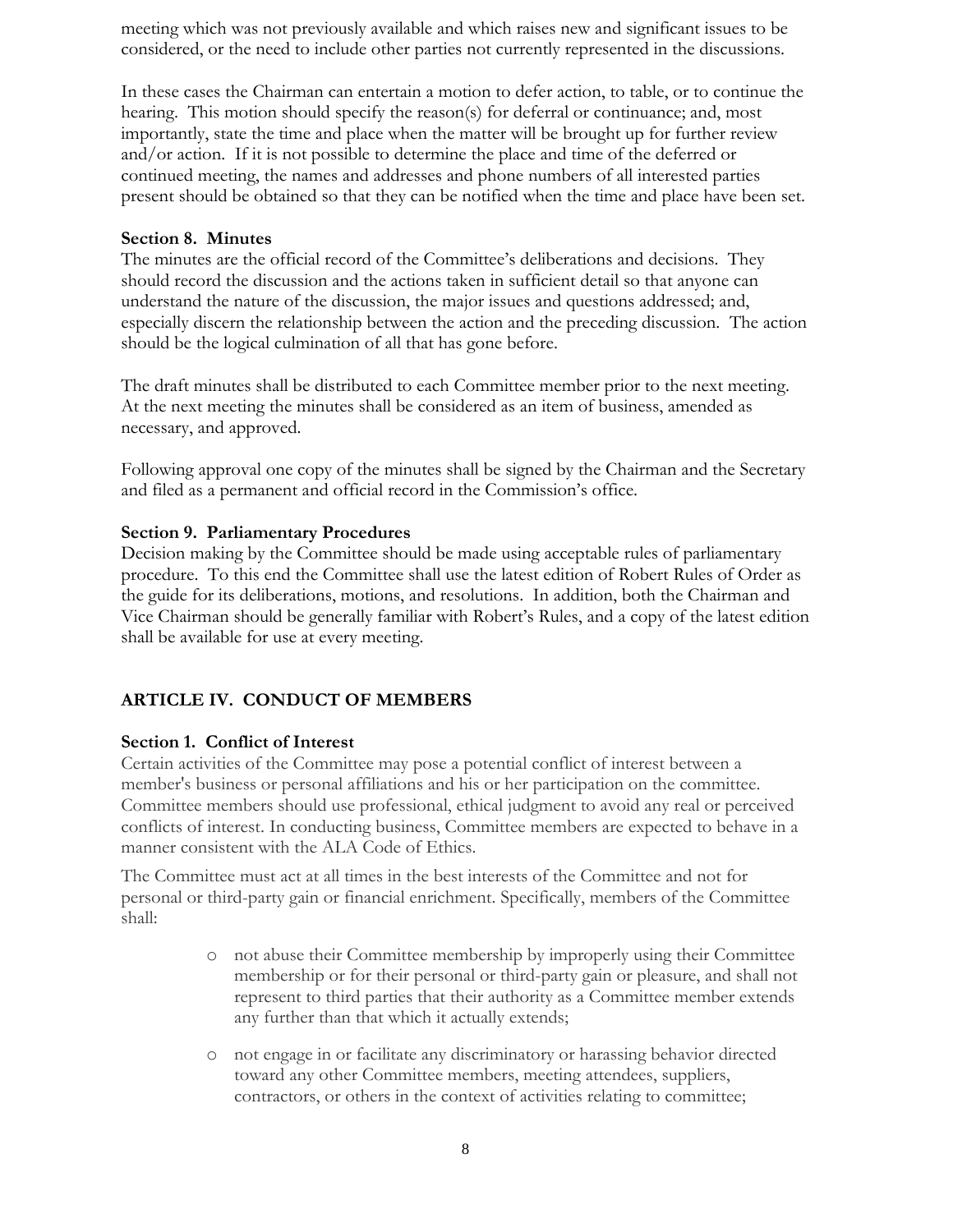- o not solicit or accept gifts, gratuities, free trips, personal property, or any other item of value from any person or entity as a direct or indirect inducement to provide special treatment without fully disclosing such items to the Committee;
- o provide goods or services to the City of Clay as a paid vendor in the context of activities relating to the Committee only after full disclosure to, and advance approval by the Committee and City Council and pursuant to any related procedures of the City of Clay;
- o not persuade or attempt to persuade any sponsor, supplier, contractor, or any other person or entity with an actual or potential relationship with the City of Clay to terminate, curtail or not enter into its relationship with the City of Clay, as it relates to parks and recreation activities.

When encountering potential conflicts of interest, Committee members shall identify the potential conflict, report the potential conflict to the Committee Chairman and, as required, remove themselves from all discussion and voting on the matter.